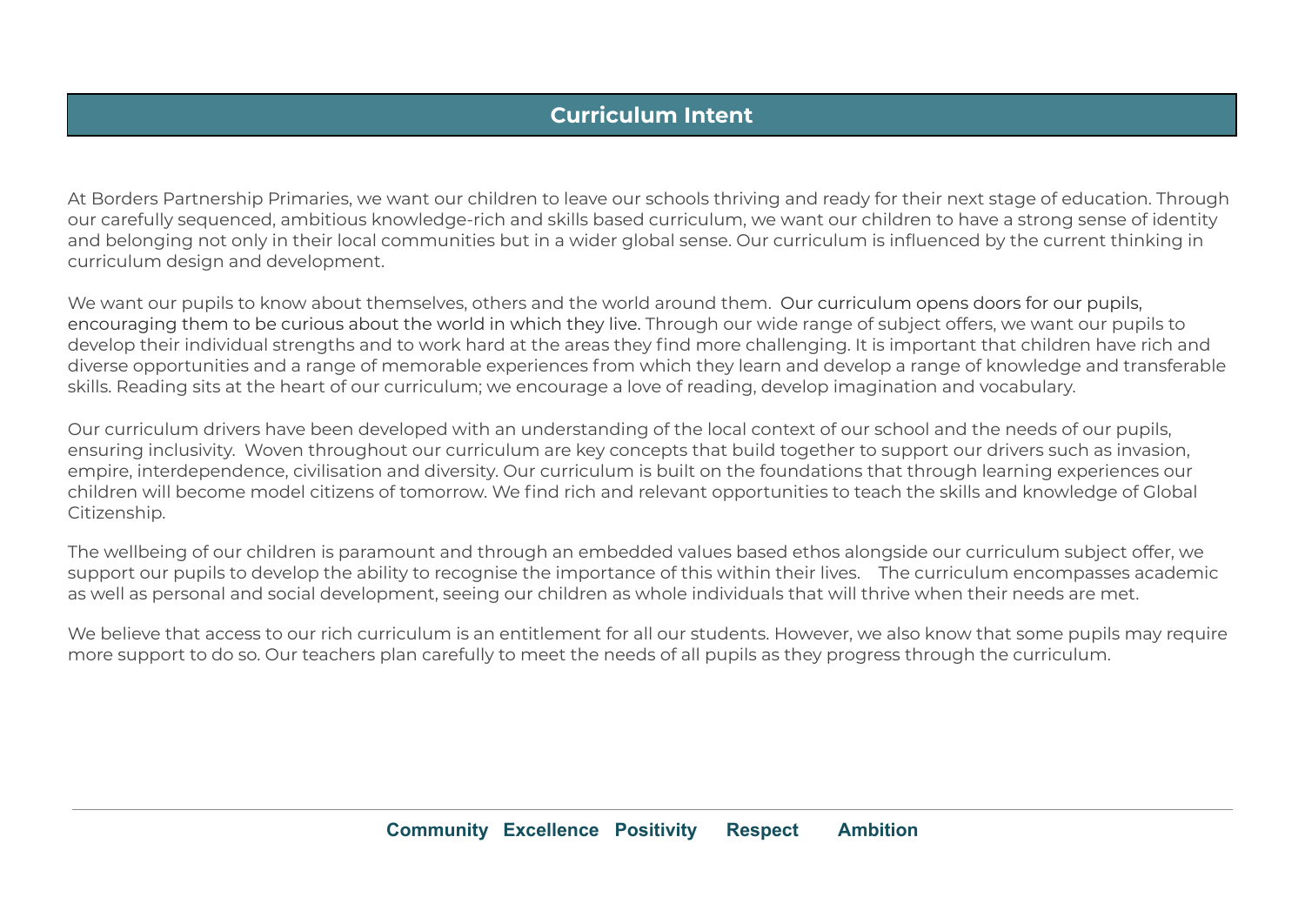## **Core Values**

| <b>Community</b>                                                                                                                                                                                                                                       | <b>Respect</b>                                                                                                                               | <b>Ambition</b>                                                                                                                                                        | <b>Excellence</b>                                                                                                                             | <b>Positivity</b>                                                                                         |
|--------------------------------------------------------------------------------------------------------------------------------------------------------------------------------------------------------------------------------------------------------|----------------------------------------------------------------------------------------------------------------------------------------------|------------------------------------------------------------------------------------------------------------------------------------------------------------------------|-----------------------------------------------------------------------------------------------------------------------------------------------|-----------------------------------------------------------------------------------------------------------|
| We work together as a<br>team, supporting each other<br>to achieve our very best.<br>We recognise and celebrate<br>individuality<br>and<br>our<br>embrace the richness this<br>brings to our society.<br>We have a sense of identity<br>and belonging. | We are thoughtful about the<br>rights and needs of others.<br>We are polite and kind in<br>our words and deeds.<br>We look after our school. | We challenge ourselves and<br>others and work hard to<br>achieve highly.<br>We<br>celebrate<br>our<br>achievements.<br>We strive to be the best we<br>possibly can be. | We have a willingness and<br>enthusiasm to learn and we<br>always try our best.<br>We only accept the highest<br>standards in all that we do. | We believe that everyone<br>can be successful.<br>We<br>approach<br>challenges<br>with a can-do attitude. |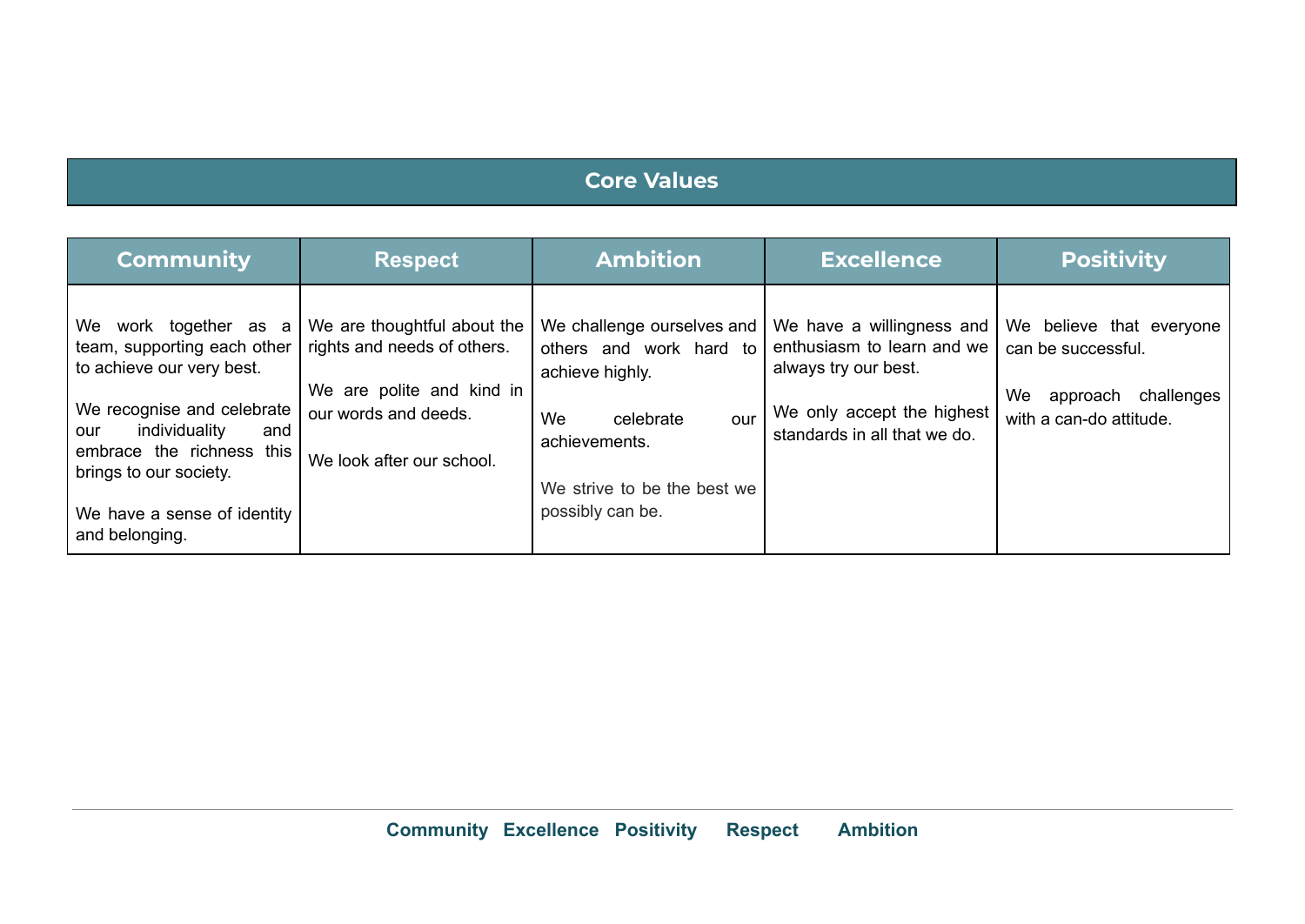## **Our school provision fosters the growth and development of the whole child.**

| Head                                                                                                              | Heart                                                                                                                                        | lands                                                                                    |
|-------------------------------------------------------------------------------------------------------------------|----------------------------------------------------------------------------------------------------------------------------------------------|------------------------------------------------------------------------------------------|
| Knowing                                                                                                           | Feeling                                                                                                                                      | Doing                                                                                    |
| Academic Achievement - big ideas and<br>concepts<br>Knowledge and understanding<br>Vocabulary<br>Cultural capital | Character skills - growing the person<br>Wellbeing<br>Behaviour & attitudes<br>Enthusiasm, passion & motivation<br><b>Global Citizenship</b> | Arts & Sports - growing the body<br>Creativity<br>Application of skills<br>Participation |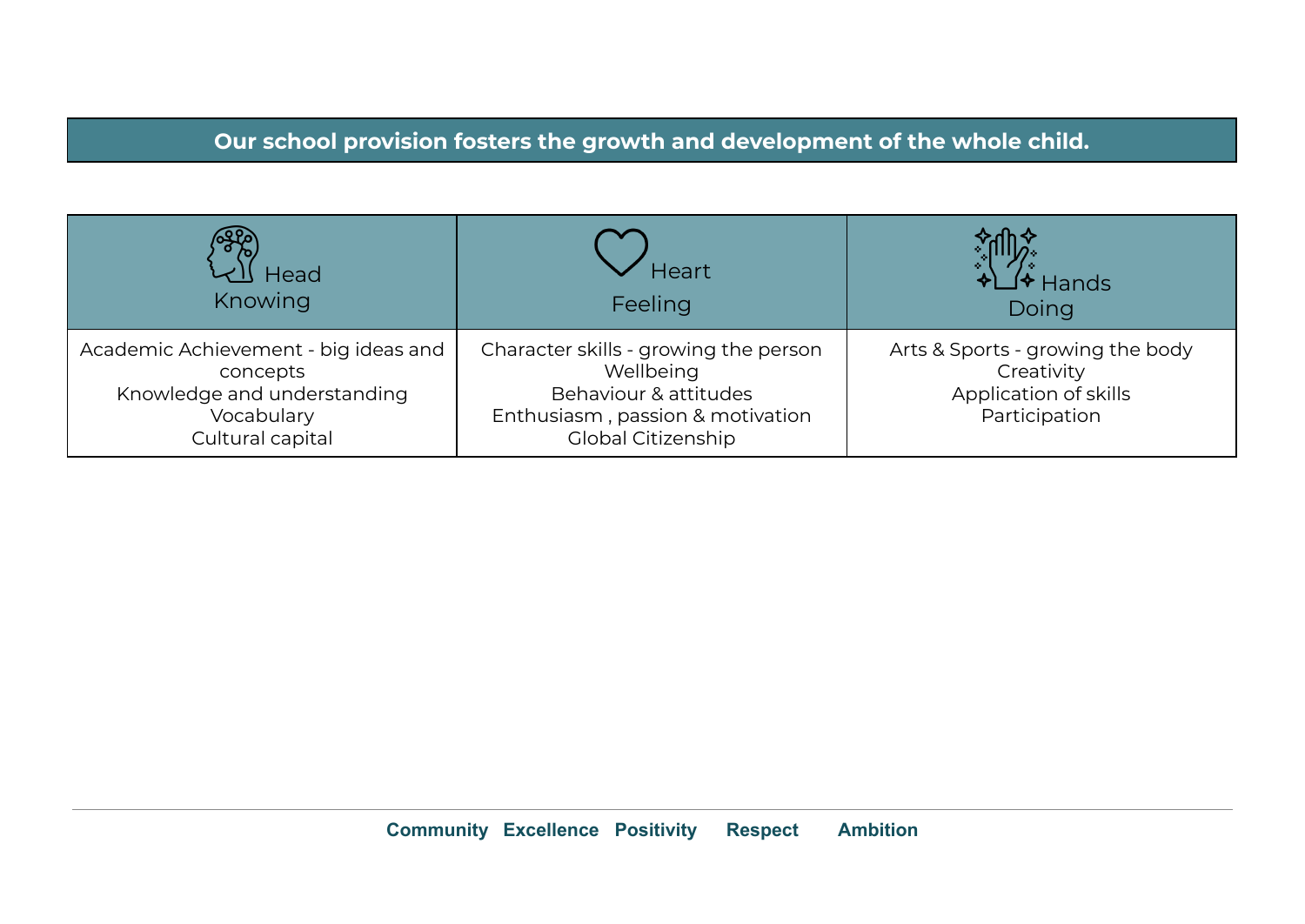|  | A sense of Self                                                                                                                                                                                                                                                                                                           | sense of Others .                                                                                                                                                                                                                                | A sense of the<br>world around us                                                                                                                                                                                                                             |  |  |
|--|---------------------------------------------------------------------------------------------------------------------------------------------------------------------------------------------------------------------------------------------------------------------------------------------------------------------------|--------------------------------------------------------------------------------------------------------------------------------------------------------------------------------------------------------------------------------------------------|---------------------------------------------------------------------------------------------------------------------------------------------------------------------------------------------------------------------------------------------------------------|--|--|
|  | Our children will<br>become passionate<br>and motivated to learn<br>and become<br>independent,<br>confident, resourceful<br>individuals.<br>A sense of personal<br>pride in achievement<br>and providing a<br>purpose and relevance<br>for learning.<br>Develop a strong<br>sense of self and belief<br>for their future. | Pupils will develop an<br>understanding of<br>community and how to<br>thrive as a valuable<br>member of society.<br>They will understand<br>that people have<br>different needs.<br>Pupils will develop a<br>knowledge of<br>influential people. | Pupils will develop an<br>understanding of how<br>the world around them<br>has come to be;<br>culturally, historically<br>and physically.<br>They will develop an<br>understanding of the<br>global issues that are<br>part of our present and<br>our future. |  |  |

**Our Curriculum Drivers**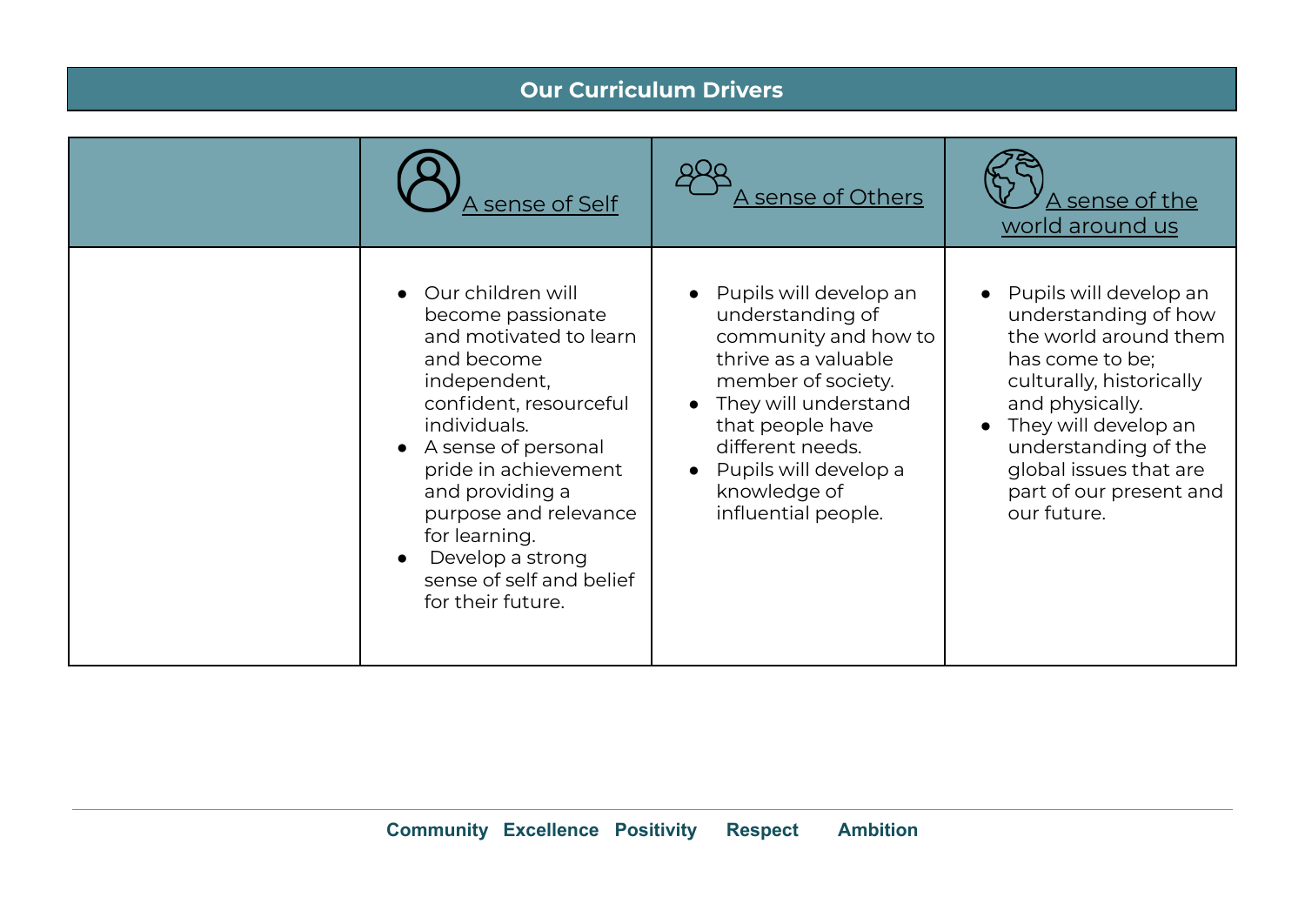| <b>Global Citizenship</b>                                                                                                                                                                                                                                                                                       |                                                                                                                                                                                      |                                                                                                                                      |                                                                             |  |
|-----------------------------------------------------------------------------------------------------------------------------------------------------------------------------------------------------------------------------------------------------------------------------------------------------------------|--------------------------------------------------------------------------------------------------------------------------------------------------------------------------------------|--------------------------------------------------------------------------------------------------------------------------------------|-----------------------------------------------------------------------------|--|
| Global citizenship is not taught as a discrete subject but woven through every aspect of our school offer e.g assemblies,<br>curriculum subjects, behaviour management Teachers make professional judgements when planning where to include<br>relevant aspects of the Global Citizenship skills and knowledge. |                                                                                                                                                                                      |                                                                                                                                      |                                                                             |  |
| Global knowledge &<br>Understanding                                                                                                                                                                                                                                                                             | Identity                                                                                                                                                                             | <b>Diversity</b><br>Social Justice & equity<br>Human rights                                                                          | Sustainable development<br>Peace & Conflict<br>Power and governance         |  |
| <b>Skills</b><br>000                                                                                                                                                                                                                                                                                            | Critical and creative thinking<br>Self-awareness & reflection<br>Ability to manage complexity<br>& uncertainty<br>Informed and reflective<br>action<br><b>Emotional Intelligence</b> | Communication<br>Co-operation & conflict<br>resolution<br>Empathy                                                                    |                                                                             |  |
| <b>Attitudes</b>                                                                                                                                                                                                                                                                                                | Sense of identity &<br>Self-esteem<br>Belief that people can bring<br>around change                                                                                                  | Commitment to social justice<br>and equity<br>Respect for people and<br>human rights<br>Commitment to<br>participation and inclusion | Concern for the environment<br>and commitment to<br>sustainable development |  |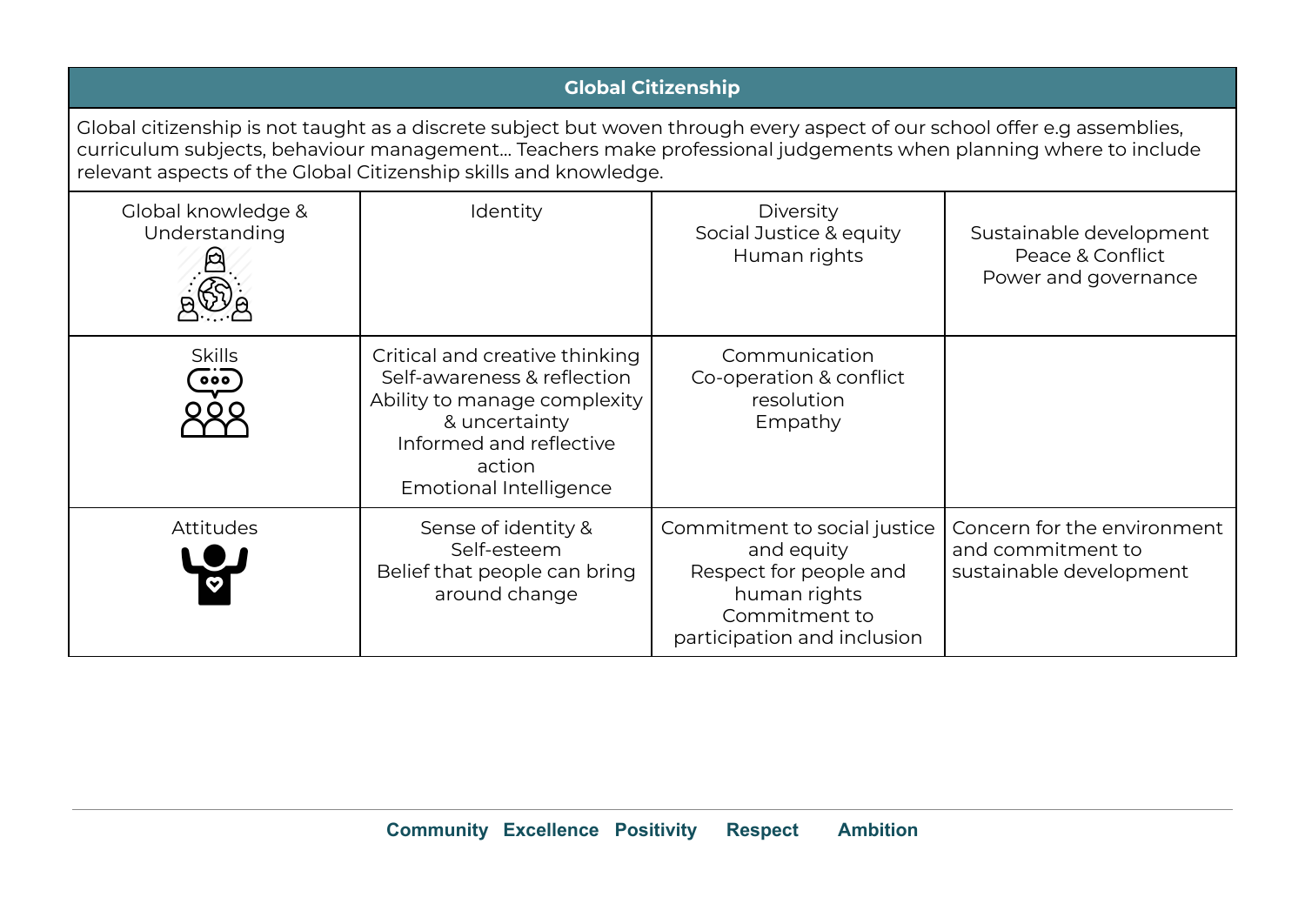

## **Global Citizenship - Progression Map**

| Knowledge & understanding  |                                                                                  |                                                                                                                                                           |                                                                                                                                                                                                     |                                                                                                                                                                                                                                             |  |
|----------------------------|----------------------------------------------------------------------------------|-----------------------------------------------------------------------------------------------------------------------------------------------------------|-----------------------------------------------------------------------------------------------------------------------------------------------------------------------------------------------------|---------------------------------------------------------------------------------------------------------------------------------------------------------------------------------------------------------------------------------------------|--|
|                            | <b>EYFS</b>                                                                      | KS <sub>1</sub>                                                                                                                                           | LKS <sub>2</sub>                                                                                                                                                                                    | UKS2                                                                                                                                                                                                                                        |  |
| Social Justice &<br>Equity | What is fair and unfair<br>Importance of caring<br>and sharing                   | What fairness means<br>$\bullet$<br>Examples of what it<br>can mean to be rich<br>and poor                                                                | How fairness means<br>$\bullet$<br>not always mean equal<br>treatment<br>Some causes and<br>$\bullet$<br>effects of poverty and<br>inequality                                                       | Ways of defining and<br>measuring poverty<br>Inequalities within and<br>between societies and<br>how these change<br>Wider causes and<br>$\bullet$<br>effects of poverty,<br>inequality and<br>exclusion                                    |  |
| Identity and<br>diversity  | Similarities between<br>self & others<br>Uniqueness and value<br>of every person | Similarities and<br>$\bullet$<br>differences between<br>peoples in local setting<br>and also in wider<br>contexts<br>What contributes to<br>self-identity | Diversity of cultures<br>$\bullet$<br>and societies within<br>and beyond own<br>experience<br>Contributions of<br>different cultures to our<br>lives<br>Nature of prejudice<br>ways to combat these | Benefits and<br>$\bullet$<br>challenges of diversity<br>Impacts of<br>$\bullet$<br>stereotyping, prejudice<br>and discrmination and<br>how to challenge these<br>Importance of<br>language, beliefs and<br>values in cultural<br>identities |  |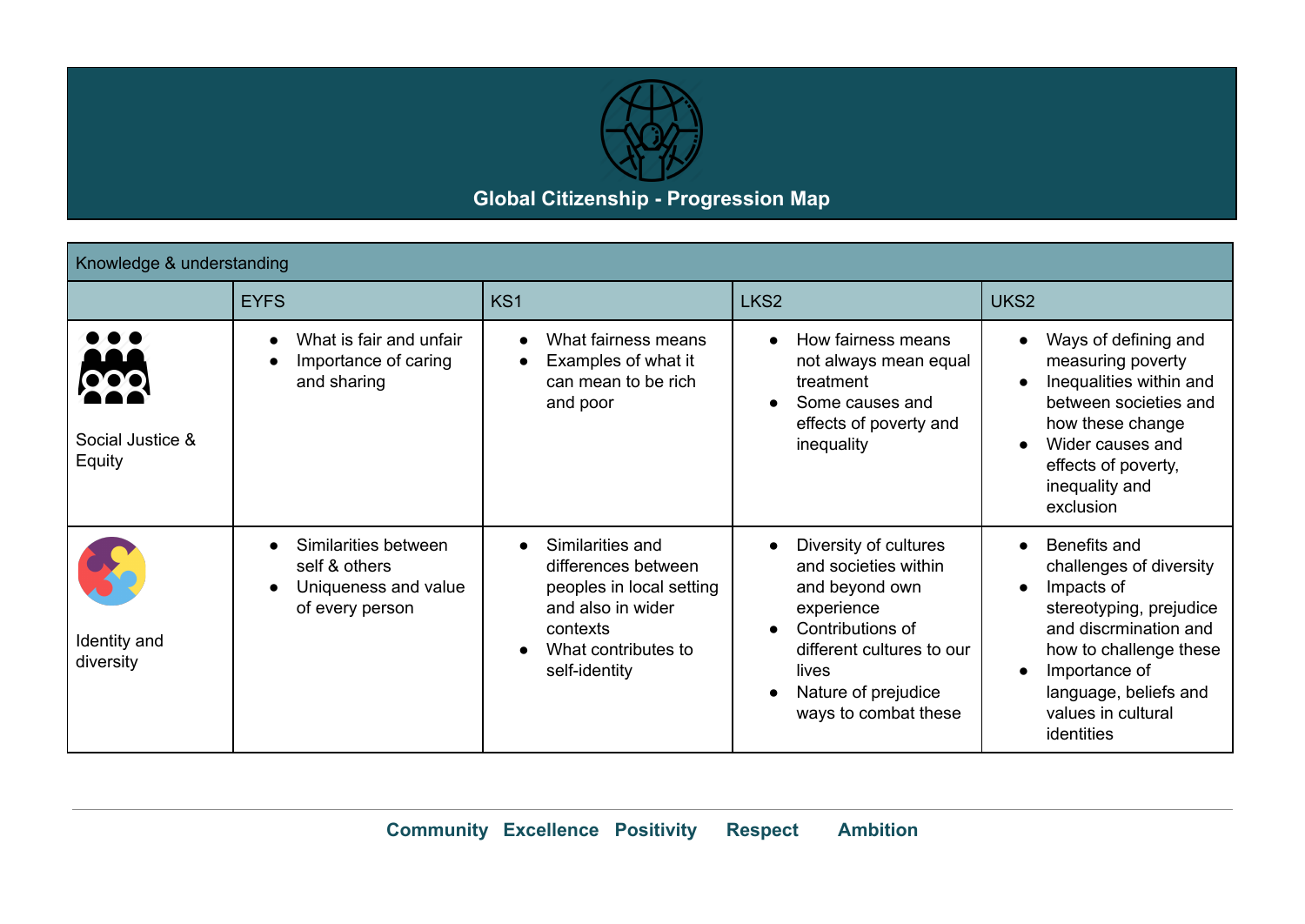| Sustainable<br>development | Living things and their<br>needs<br>how to take care of the<br>immediate environment<br>possibility of change in<br>the future | Positive and negative<br>impacts of people's<br>actions (including own<br>personal choices) on<br>others and the<br>environment<br>how people can<br>damage or improve the<br>environment | People's dependencies<br>on the environment<br>basics of climate<br>change (causes and<br>effect)<br>environmentally-respon<br>sible living and global<br>inequalities in<br>ecological footprints                                                                  | UN sustainable<br><b>Development Goals</b><br>importance of<br>biodiversity<br>wider causes and<br>implications of climate<br>change                                                                                                        |
|----------------------------|--------------------------------------------------------------------------------------------------------------------------------|-------------------------------------------------------------------------------------------------------------------------------------------------------------------------------------------|---------------------------------------------------------------------------------------------------------------------------------------------------------------------------------------------------------------------------------------------------------------------|---------------------------------------------------------------------------------------------------------------------------------------------------------------------------------------------------------------------------------------------|
| <b>Peace and Conflict</b>  | How own actions have<br>consequences<br>some basic ways to<br>avoid, manage and<br>resolve conflict                            | Causes of<br>disagreement and<br>Conflict at personal,<br>classroom and<br>household levels<br>some ways of avoiding,<br>managing and<br>resolving conflict                               | Some causes and<br>effects of conflict at all<br>levels from personal to<br>Global<br>strategies for<br>managing, resolving<br>and preventing conflict,<br>including win-win<br>solutions<br>examples of conflicts<br>past and present in<br>own society and others | Causes and effects of<br>conflict at all levels<br>importance of resolving<br>conflict fairly<br>role of non-violent<br>protest in social and<br>political change                                                                           |
| Human rights               | Basic needs for human<br>life                                                                                                  | Rights in class and<br>$\bullet$<br>School<br>the need to respect the<br>rights of others<br>basic human rights and<br>how some people have<br>these denied                               | UN Convention on the<br>rights of the child<br>reasons why some<br>people have their rights<br>denied<br>those responsible for<br>rights being met (e.g.<br>teachers, local and<br>national government)                                                             | <b>Universal Declaration</b><br>of Human Rights<br>importance of Citizens,<br>societies and<br>governments<br>respecting and<br>defending people's<br>human rights<br>current and historical<br>human rights issues<br>and movements in own |